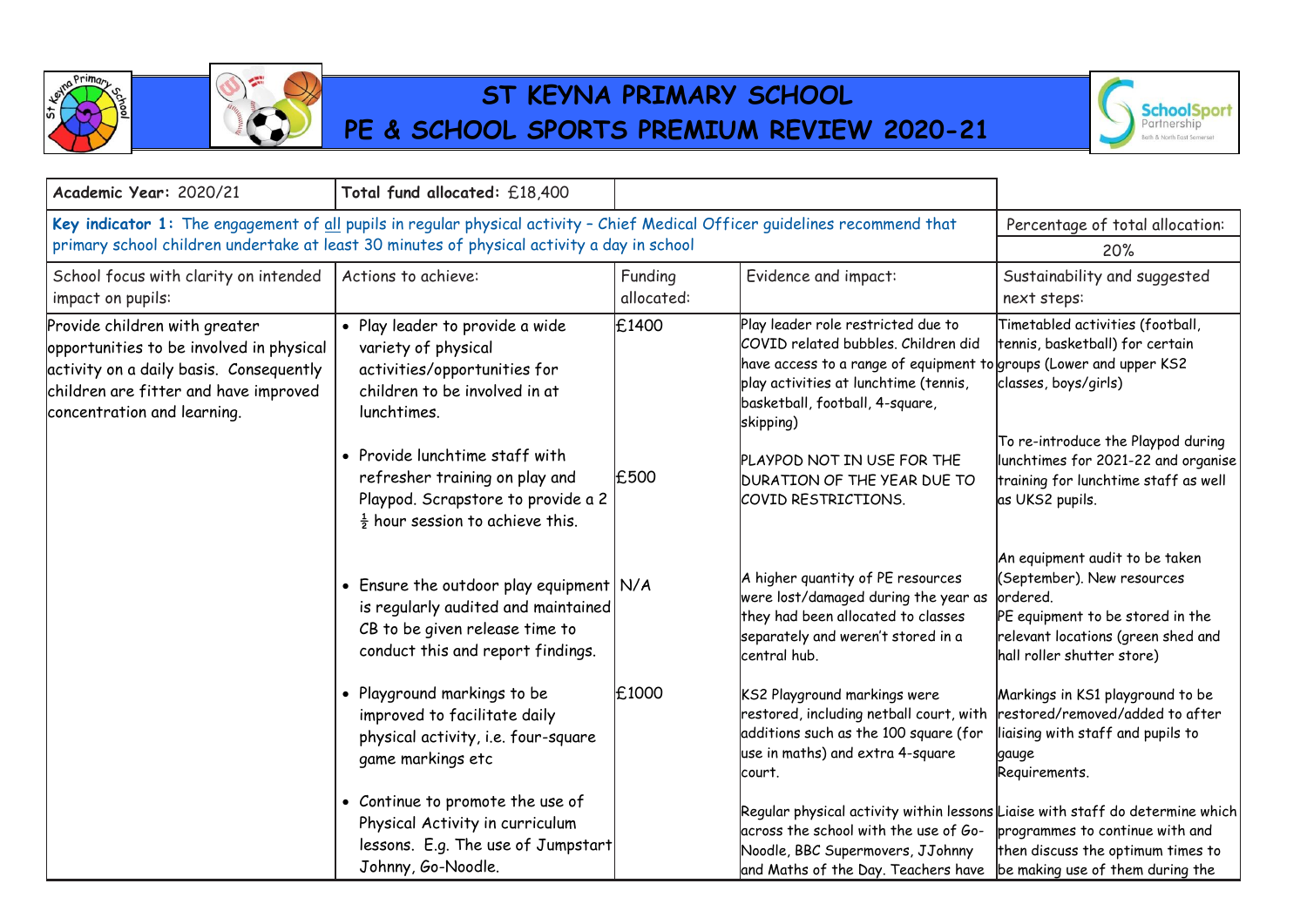|                                                                                                                    |                                                                                                                                                                                                            |                       | noted greater focus levels as a result<br>particularly during morning sessions.                                                                                                                                                                                               | school day                                                                                                                                                                                                                       |
|--------------------------------------------------------------------------------------------------------------------|------------------------------------------------------------------------------------------------------------------------------------------------------------------------------------------------------------|-----------------------|-------------------------------------------------------------------------------------------------------------------------------------------------------------------------------------------------------------------------------------------------------------------------------|----------------------------------------------------------------------------------------------------------------------------------------------------------------------------------------------------------------------------------|
|                                                                                                                    | • REAL PE - Children encouraged to $E$ 600<br>practise the Fundamental<br>Movement Skills (FMS) learnt in<br>class during their free time,<br>breaks and at home with Skills of<br>the Week videos online. |                       | Most Classes are making use of Real PEStaff meeting training for teachers<br>scheme to teach FMS however this<br>isn't consistent all years. As a result,<br>there is currently not a secure<br>understanding from pupils of Real PE,<br>what it is and what it teaches them. | to give them the confidence to use<br>the software effectively.<br>MP to organise an assembly to re-<br>introduce children to Real PE and<br>talk about its links to the activities<br>they practise with the sports<br>coaches. |
|                                                                                                                    | • Maintain 'daily mile' activity across<br>the school and a termly Inter-<br>house running competition (IHRC)                                                                                              |                       | Classes across the school have<br>successfully set up their Daily Mile<br>sessions and the termly running<br>competition was successfully<br>completed with clear improvement<br>from pupils in their running (faster<br>times, greater participation, improved<br>technique) | Use the data from these runs to<br>give children opportunities to<br>represent the school in 2021-22 at<br>both cross-country and athletics<br>events in the local school's<br>community.                                        |
|                                                                                                                    | • School Clubs - When COVID<br>conditions allow, provide a wide<br>variety of clubs provided by staff<br>and coaches. Encourage the<br>inclusion of identified non-<br>participants.                       | Total £3,600          | Despite the January-March lockdown,<br>clubs were provided to pupils (within<br>their bubbles) covering a range of<br>activities (multi-sports, cross-country, multi-year groups as well as having a<br>athletics, dance)                                                     | With no restrictions, allow children<br>access o a greater range of<br>activities with clubs available to<br>2 <sup>nd</sup> choice to try more than one at a<br>ltime.                                                          |
|                                                                                                                    | • Promote the use of young sports<br>leaders to assist with the intra-<br>house running competition and<br>school sports days                                                                              |                       | Y5 children assisted with the running<br>of all IHRCs as well as the early years Add a rota of duties to the event so<br>sports day in July                                                                                                                                   | Maintain UKS2 marshals for IHRC.<br>that pupils can undertake a range of<br>roles during the events.                                                                                                                             |
| Key indicator 2: The profile of PE and sport being raised across the school as a tool for whole school improvement |                                                                                                                                                                                                            |                       |                                                                                                                                                                                                                                                                               | Percentage of total allocation:                                                                                                                                                                                                  |
|                                                                                                                    |                                                                                                                                                                                                            |                       |                                                                                                                                                                                                                                                                               | 7%                                                                                                                                                                                                                               |
| School focus with clarity on intended<br>impact on pupils:                                                         | Actions to achieve:                                                                                                                                                                                        | Funding<br>allocated: |                                                                                                                                                                                                                                                                               |                                                                                                                                                                                                                                  |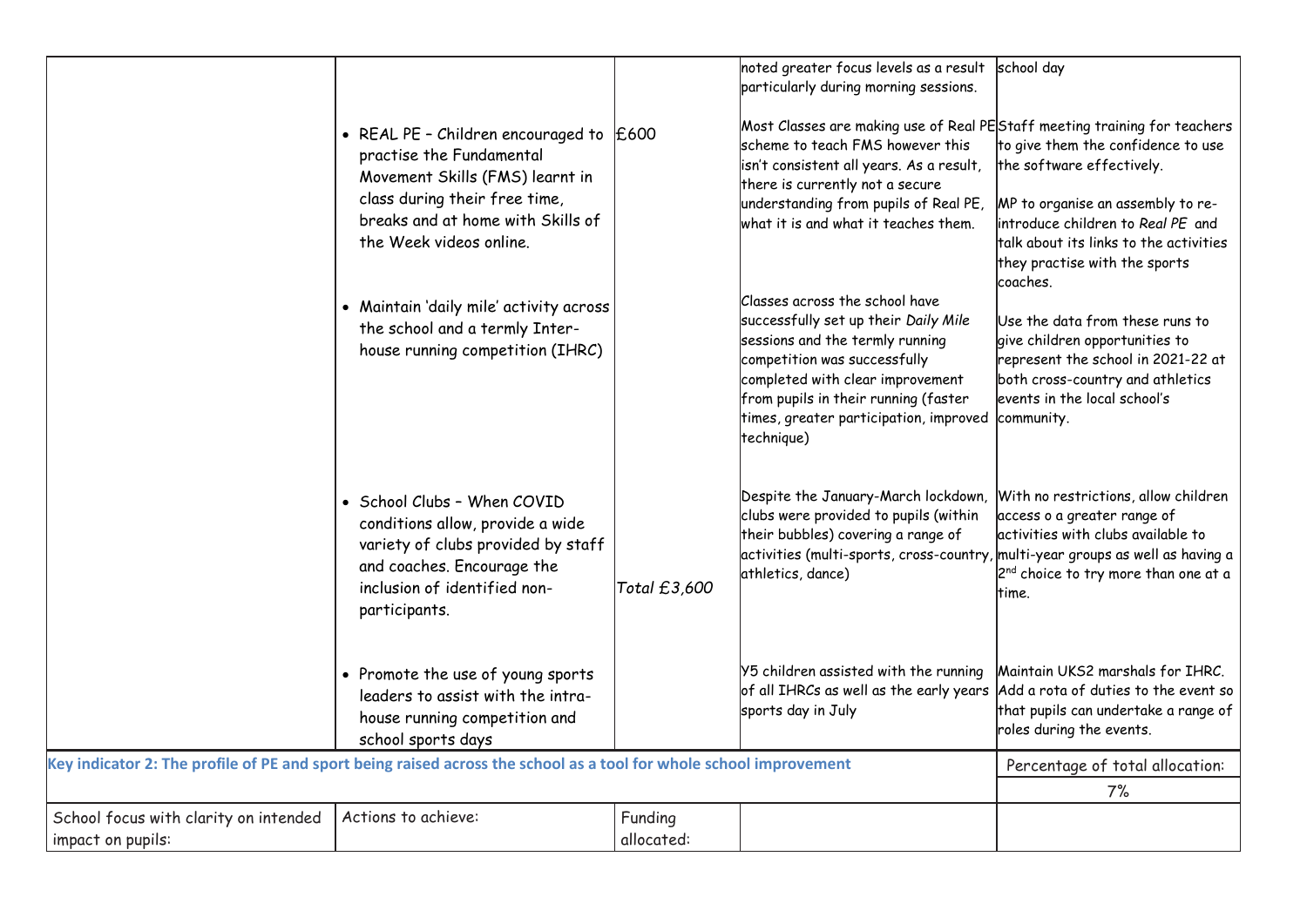| Participation in PE and in particular<br>Outdoor Activities promotes the<br>health and wellbeing of all children.<br>Children will be physically and mentally<br>well and more able, impacting on whole<br>school improvement. | Outdoor Learning - All subject<br>leaders share expertise to<br>improve outdoor learning within<br>their subjects. Opportunities for<br>CPD in the B&NES outdoor<br>learning network.            | £200        | Pupils making regular use of the<br>Wild Willow for a range of<br>different subjects (environmental<br>art, PE (invasion games), History<br>(stone-age house), science (plant<br>reproduction) | Further opportunities:<br>Orienteering within the WWW.<br>Contact specialist from SSP<br>Tent building and camping skills<br>(resources to be added to) |
|--------------------------------------------------------------------------------------------------------------------------------------------------------------------------------------------------------------------------------|--------------------------------------------------------------------------------------------------------------------------------------------------------------------------------------------------|-------------|------------------------------------------------------------------------------------------------------------------------------------------------------------------------------------------------|---------------------------------------------------------------------------------------------------------------------------------------------------------|
|                                                                                                                                                                                                                                | Audit school resources and<br>purchase new resources to<br>enhance outdoor learning and<br>participation. (CB)                                                                                   | 'NА         | NO SPECIFIC RESOURCES<br>PURCHASED FOR WWW THIS<br><b>YEAR, Current resources used</b><br>from PE/science/gardening store.                                                                     |                                                                                                                                                         |
|                                                                                                                                                                                                                                | Gardening and clearing in WWW-<br>using existing grounds<br>maintenance contract to clear<br>routes through the bushes/ let<br>grassy areas grow and be mown.                                    | £500        | <b>ACTION NOT YET TAKEN</b>                                                                                                                                                                    | Contact groundskeepers to<br>discuss clearing and maintenance<br>possibilities in 2021-22                                                               |
|                                                                                                                                                                                                                                | Tree planting in the Wild Willow<br>Wilderness - possibility of<br>accessing free trees                                                                                                          |             | <b>ACTION NOT YET TAKEN</b>                                                                                                                                                                    | Contact local garden/tree<br>retailers to discuss accessing<br>free trees.                                                                              |
|                                                                                                                                                                                                                                | • REAL PE - PE Subject leader to<br>organise Fundamental Movement<br>Skills refresher training for all<br>teachers including, assessing and<br>tracking progress using the<br>FUNS Skills Wheel. | £300        | <b>ACTION NOT YET TAKEN</b>                                                                                                                                                                    | Contact Sarah Moon to organise<br>a staff session on Real PE with<br>specific focus on tracking<br>progress/assessment.                                 |
|                                                                                                                                                                                                                                | • Resource Audit - Complete an<br>audit of resources to ensure all<br>planned activities are facilitated.<br>Review and purchase new<br>equipment where needed.                                  | £300        | All planned activities for 2020-21<br>were delivered and resources<br>purchased where needed<br>throughout the year.                                                                           | Set up an equipment log book for<br>staff to fill in when equipment<br>needs replacing or adding to. PE<br>subject leader to check daily.               |
|                                                                                                                                                                                                                                |                                                                                                                                                                                                  | Total £1300 |                                                                                                                                                                                                |                                                                                                                                                         |
| Key indicator 3: Increased confidence, knowledge and skills of all staff in teaching PE and sport                                                                                                                              |                                                                                                                                                                                                  |             |                                                                                                                                                                                                | Percentage of total allocation:                                                                                                                         |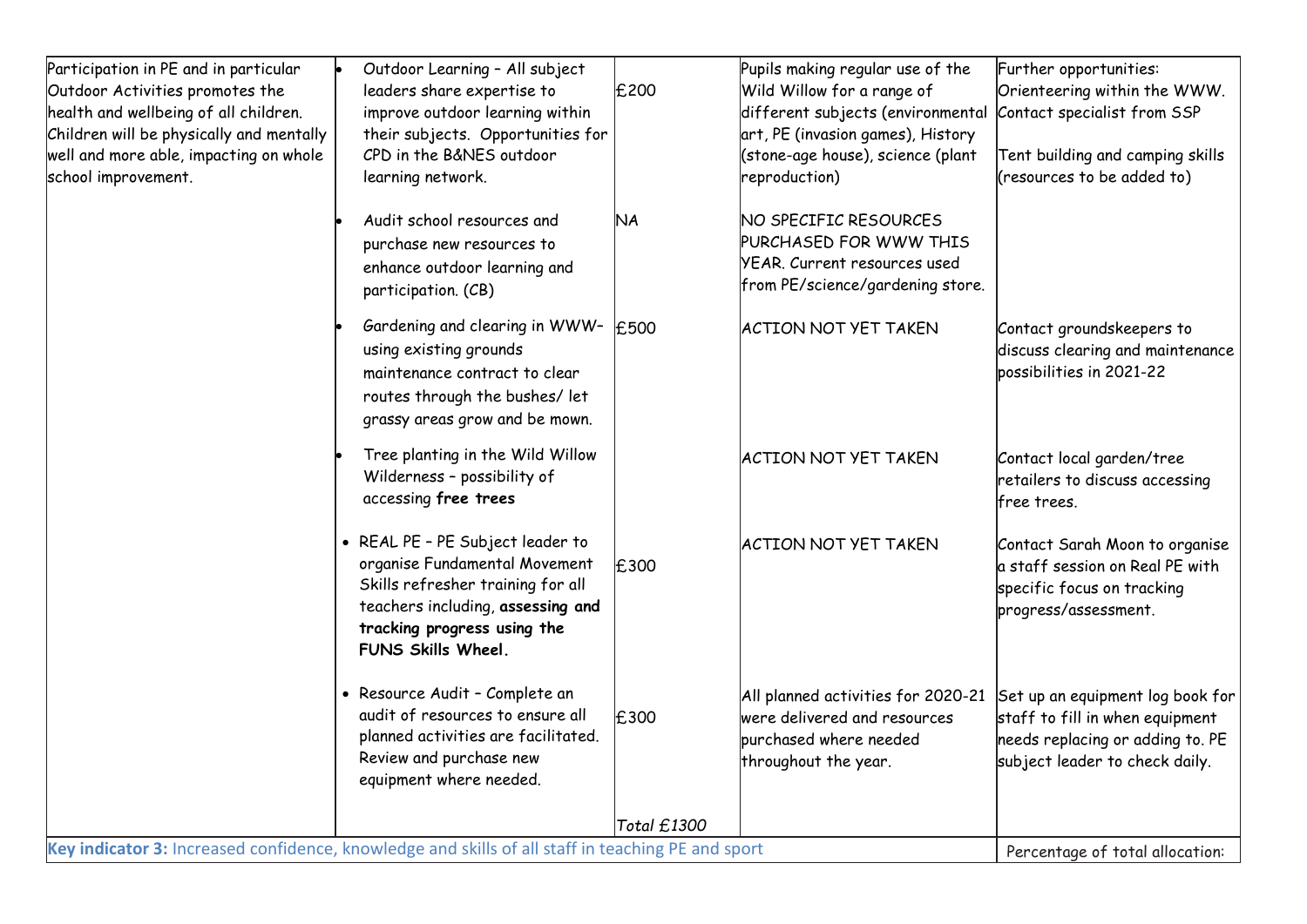|                                                                                                                         |                                                                                                                                                                                                                                                                                                                                                                            |                       |                                                                                                                                                                                                                                                 | 14%                                                                                                                                                                                                                                                                                                                     |
|-------------------------------------------------------------------------------------------------------------------------|----------------------------------------------------------------------------------------------------------------------------------------------------------------------------------------------------------------------------------------------------------------------------------------------------------------------------------------------------------------------------|-----------------------|-------------------------------------------------------------------------------------------------------------------------------------------------------------------------------------------------------------------------------------------------|-------------------------------------------------------------------------------------------------------------------------------------------------------------------------------------------------------------------------------------------------------------------------------------------------------------------------|
| School focus with clarity on intended<br>impact on pupils:                                                              | Actions to achieve:                                                                                                                                                                                                                                                                                                                                                        | Funding<br>allocated: |                                                                                                                                                                                                                                                 |                                                                                                                                                                                                                                                                                                                         |
| Staff are supported well in delivering<br>high quality PE and as a consequence<br>the children make excellent progress. | • Subscribe to the Bath & North<br>East Somerset School Sport<br>Partnership - Includes: CPD<br>Courses, Staff Inset, Subject<br>Leader Network, In School<br>Curriculum CPD & Intervention,<br>Additional School Sport<br>Curriculum Coaches, Supporting<br>and Extending pupil achievement,<br>Inter school competition and<br>School to Community Sporting<br>Pathways. | £1,750                | SSP were able to support<br>throughout the year offering<br>opportunities for children to<br>compete in competitions remotely<br>(Quad Kids) before setting up<br>events towards the end of the<br>year (football and athletics<br>tournaments) | Begin to make greater use of<br>additional coaches to broaden<br>the field of activities<br>undertaken at St Keyna.<br>Return to regular competitions<br>for St Keyna Pupils in a range of<br>levents.<br>Pupils from LKS2 to be given<br>opportunities to participate as<br>well as those who are less<br>competitive. |
|                                                                                                                         | • Allocate funds and time to enable $E350$<br>PE Subject Leader to coordinate<br>the development of PE, including<br>planning and reviewing progress.                                                                                                                                                                                                                      |                       | Time given during the year as and<br>when the PE SL needed to<br>completed subject related tasks.                                                                                                                                               | To schedule dates in throughout<br>the year with specific PE aims to<br>be met during those times.                                                                                                                                                                                                                      |
|                                                                                                                         | • Complete a staff audit of skills to $E$ 500<br>assess progress and areas of need<br>and development. Identify staff<br>requiring swimming teaching CPD.<br>• Employ a range of PE/Sports<br>coaches to provide high quality<br>CPD for staff (see below).                                                                                                                |                       | COVID restrictions meant that<br>swimming was not undertaken<br>during 2021-22 and CPD for staff<br>not given.                                                                                                                                  | Audit staff for swimming CPD in<br>2021-22 with qualified coaches<br>delivering the swimming lessons<br>during the year.                                                                                                                                                                                                |
|                                                                                                                         |                                                                                                                                                                                                                                                                                                                                                                            | Total £2,600          |                                                                                                                                                                                                                                                 |                                                                                                                                                                                                                                                                                                                         |
|                                                                                                                         | Key indicator 4: Broader experience of a range of sports and activities offered to all pupils                                                                                                                                                                                                                                                                              |                       |                                                                                                                                                                                                                                                 | Percentage of total allocation:                                                                                                                                                                                                                                                                                         |
|                                                                                                                         |                                                                                                                                                                                                                                                                                                                                                                            |                       |                                                                                                                                                                                                                                                 | 49%                                                                                                                                                                                                                                                                                                                     |
| School focus with clarity on intended<br>impact on pupils:                                                              | Actions to achieve:                                                                                                                                                                                                                                                                                                                                                        | Funding<br>allocated: |                                                                                                                                                                                                                                                 |                                                                                                                                                                                                                                                                                                                         |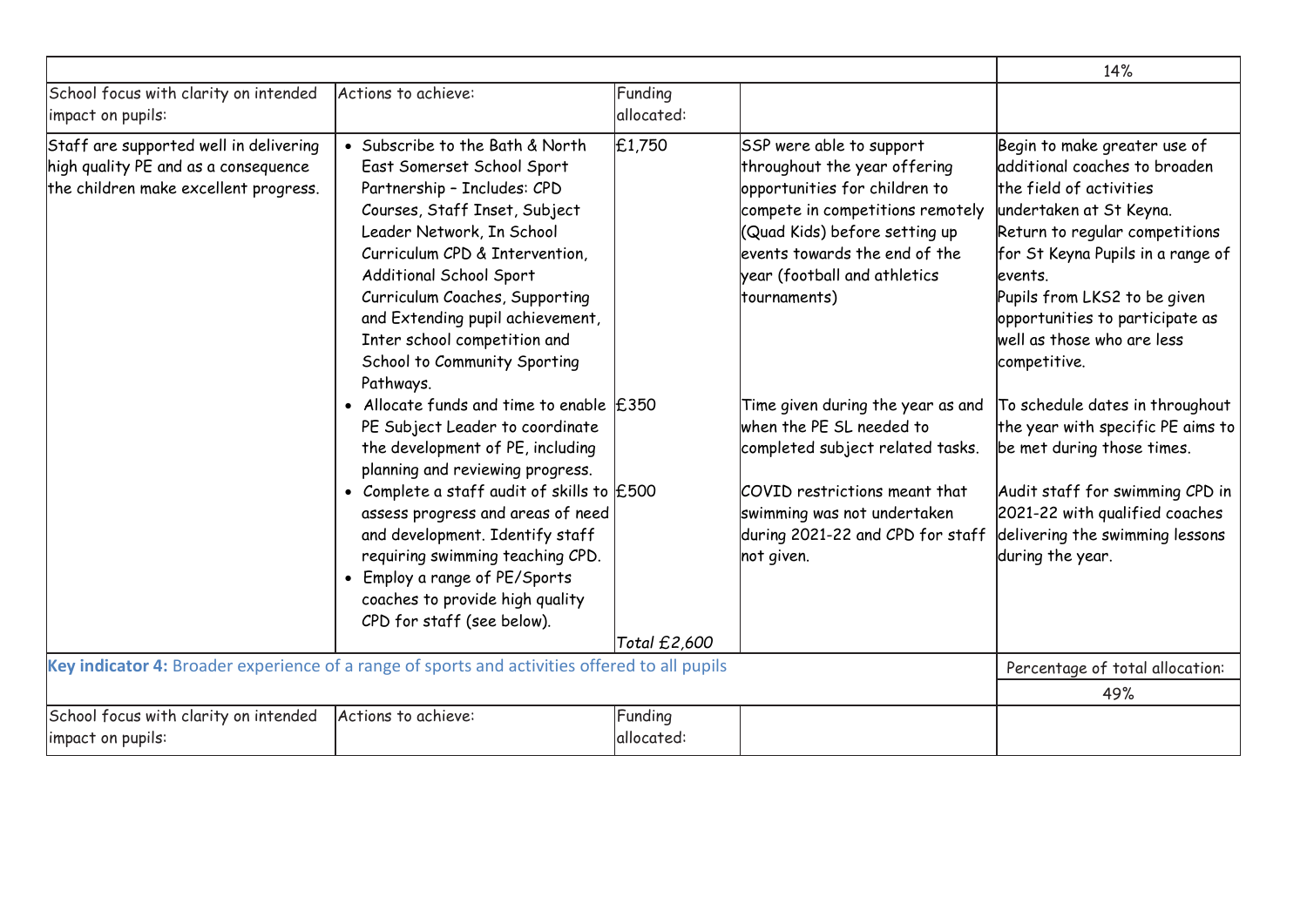| • Provide children with the<br>opportunity to participate in a wide<br>variety of new sports/activities,<br>led by experienced and skilled<br>coaches, in order to excite children<br>and promote long term interest. | • Devise a Coaching Programme for<br>the academic year 2020/21 (see<br>appendix 1). Use local qualified<br>coaches and reputable sporting<br>organisations to lead sessions.<br>This will include both curriculum<br>sessions and clubs (when Covid<br>restrictions allow)<br>• Identify members of staff with<br>skills to deliver a wide variety of<br>extra-curricular activities, both<br>PE and Physical experiences. | £9,000                | A range of coaches were able to<br>provide sessions for most of the<br>academic year. Children across<br>both key stages benefitted from<br>both indoor and outdoor activities<br>at a time when these were<br>severely restricted at venues<br>outside of school.<br>A range of staff delivered extra-<br>curricular physical activities using<br>their skills.<br>Multi-sports (OR) | Funding is in place for this<br>programme to continue in 2021-<br>22 with targeted coaches used.<br>New coaches will be approached<br>to give children further<br>exposure to new<br>sports/activities (orienteering,<br>archery)<br>Continue to pursue opportunities<br>for children by making use of<br>staff skills within a range of<br>physical activities. |
|-----------------------------------------------------------------------------------------------------------------------------------------------------------------------------------------------------------------------|----------------------------------------------------------------------------------------------------------------------------------------------------------------------------------------------------------------------------------------------------------------------------------------------------------------------------------------------------------------------------------------------------------------------------|-----------------------|---------------------------------------------------------------------------------------------------------------------------------------------------------------------------------------------------------------------------------------------------------------------------------------------------------------------------------------------------------------------------------------|------------------------------------------------------------------------------------------------------------------------------------------------------------------------------------------------------------------------------------------------------------------------------------------------------------------------------------------------------------------|
|                                                                                                                                                                                                                       |                                                                                                                                                                                                                                                                                                                                                                                                                            | Total £9,000          | Dance (SS KB)<br>Cross-country/athletics (MP)                                                                                                                                                                                                                                                                                                                                         |                                                                                                                                                                                                                                                                                                                                                                  |
| Key indicator 5: Increased participation in competitive sport                                                                                                                                                         |                                                                                                                                                                                                                                                                                                                                                                                                                            |                       |                                                                                                                                                                                                                                                                                                                                                                                       | Percentage of total allocation:                                                                                                                                                                                                                                                                                                                                  |
|                                                                                                                                                                                                                       |                                                                                                                                                                                                                                                                                                                                                                                                                            |                       |                                                                                                                                                                                                                                                                                                                                                                                       | 10%                                                                                                                                                                                                                                                                                                                                                              |
| School focus with clarity on intended<br>impact on pupils:                                                                                                                                                            | Actions to achieve:                                                                                                                                                                                                                                                                                                                                                                                                        | Funding<br>allocated: |                                                                                                                                                                                                                                                                                                                                                                                       |                                                                                                                                                                                                                                                                                                                                                                  |
| Ensure that the children have the<br>opportunity to participate in a range of<br>competitive events, both in and outside<br>of the school setting. As a result<br>children become focused on training                 | • Provide financial allocation from<br>the Sports Premium to ensure<br>transport can be arranged,<br>enabling greater participation in<br>competitions.                                                                                                                                                                                                                                                                    | £400                  | Transport not needed in 2020-21                                                                                                                                                                                                                                                                                                                                                       | Look to use minibus when<br>$\bullet$<br>events require larger<br>teams of children.                                                                                                                                                                                                                                                                             |
| and improving health, fitness and<br>ultimately performance.                                                                                                                                                          | • Enter the Keynsham Schools<br>Swimming Gala and prepare a team<br>for the event. Organise training<br>sessions leading up to the                                                                                                                                                                                                                                                                                         | £800                  | No swimming in 2020-21 due to<br>Covid-19                                                                                                                                                                                                                                                                                                                                             | St Keyna to enter any<br>$\bullet$<br>local gala events once<br>health guidelines make<br>this possible.                                                                                                                                                                                                                                                         |
|                                                                                                                                                                                                                       | competition.<br>• Look to increase participation in a $\vert$ £400<br>range of school games<br>competitions - release staff to<br>enable participation.<br>• Annual Sports Days organised for $E$ 200<br>children all phases of the school.<br>At KS2 enlist the support of Play                                                                                                                                           |                       | Children from across the school<br>took part in a limited range of<br>competitions (football, athletics,<br>and cross-country)<br>Sports Days were limited to<br>spectator free races led by staff<br>and Year 5 marshals. Play Leaders                                                                                                                                               | Opportunities to take<br>part in new events in<br>2021-22 will be<br>considered (netball,<br>rugby, cycling)                                                                                                                                                                                                                                                     |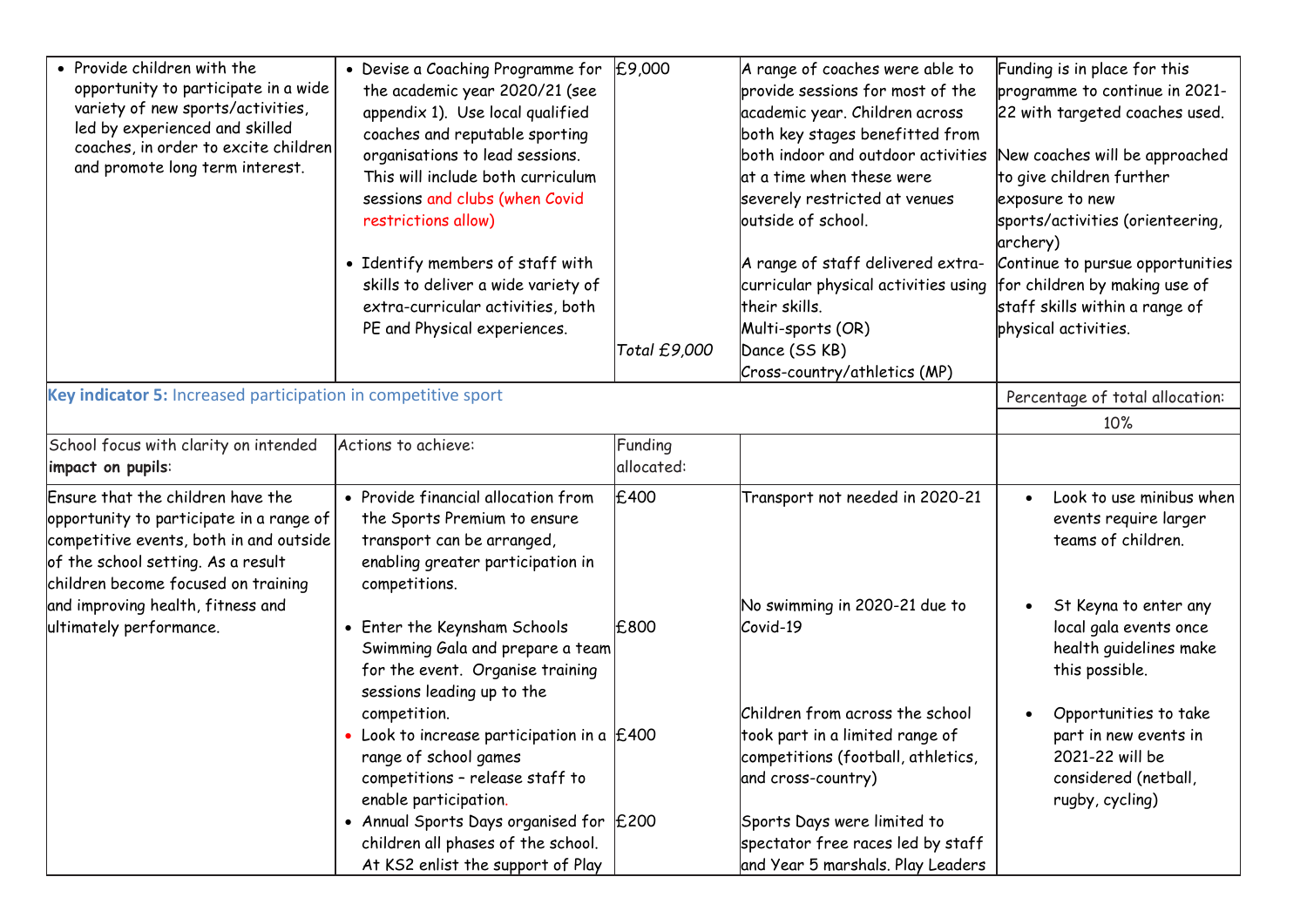| Leaders from<br>Wellsway/Broadlands to facilitate Total £1,800<br>events. | were unable to attend due to<br>COVID restrictions |
|---------------------------------------------------------------------------|----------------------------------------------------|
|---------------------------------------------------------------------------|----------------------------------------------------|

| Meeting national curriculum requirements for swimming and water safety                                                                                                                                                      | Please complete all of the below*: |
|-----------------------------------------------------------------------------------------------------------------------------------------------------------------------------------------------------------------------------|------------------------------------|
| What percentage of your current Year 6 cohort swim competently, confidently and proficiently over a distance of at least<br>25 metres?                                                                                      | No Data                            |
| What percentage of your current Year 6 cohort use a range of strokes effectively [for example, front crawl,<br>backstroke and breaststroke]?                                                                                | No Data                            |
| What percentage of your current Year 6 cohort perform safe self-rescue in different water-based situations?                                                                                                                 | No Data                            |
| Schools can choose to use the Primary PE and Sport Premium to provide additional provision for swimming but this must<br>be for activity over and above the national curriculum requirements. Have you used it in this way? | Yes/No                             |